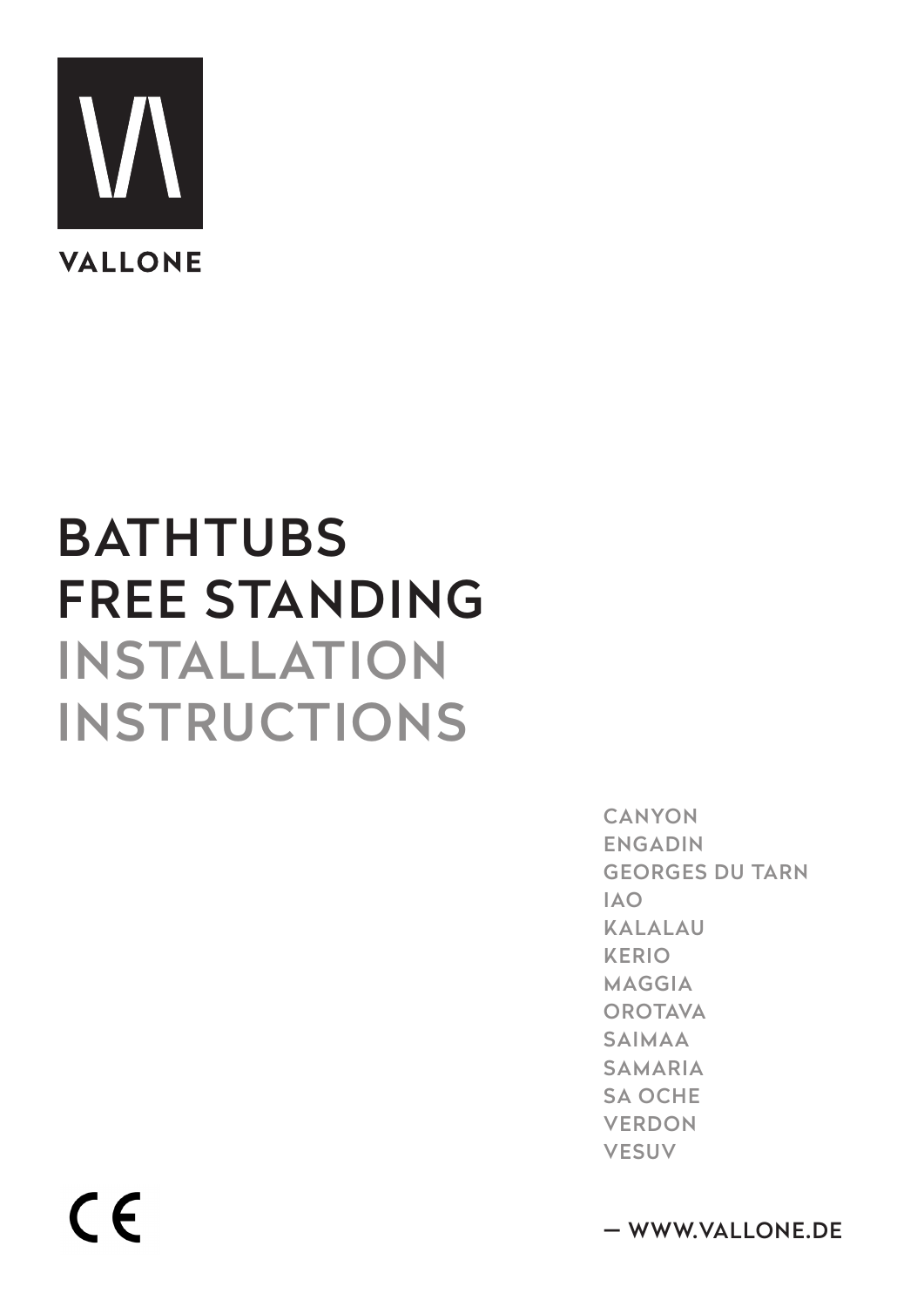

### 1

Draw an outline on the floor to mark the desired position of your bathtub. Also, mark the position of the drain.



# 2

All VALLONE® bathtubs are equipped with a heightened bottom to facilitate the installation of the drainage system. In order to prepare the installation of the siphon, leave out a 10 cm deep indentation at the position of the drain.

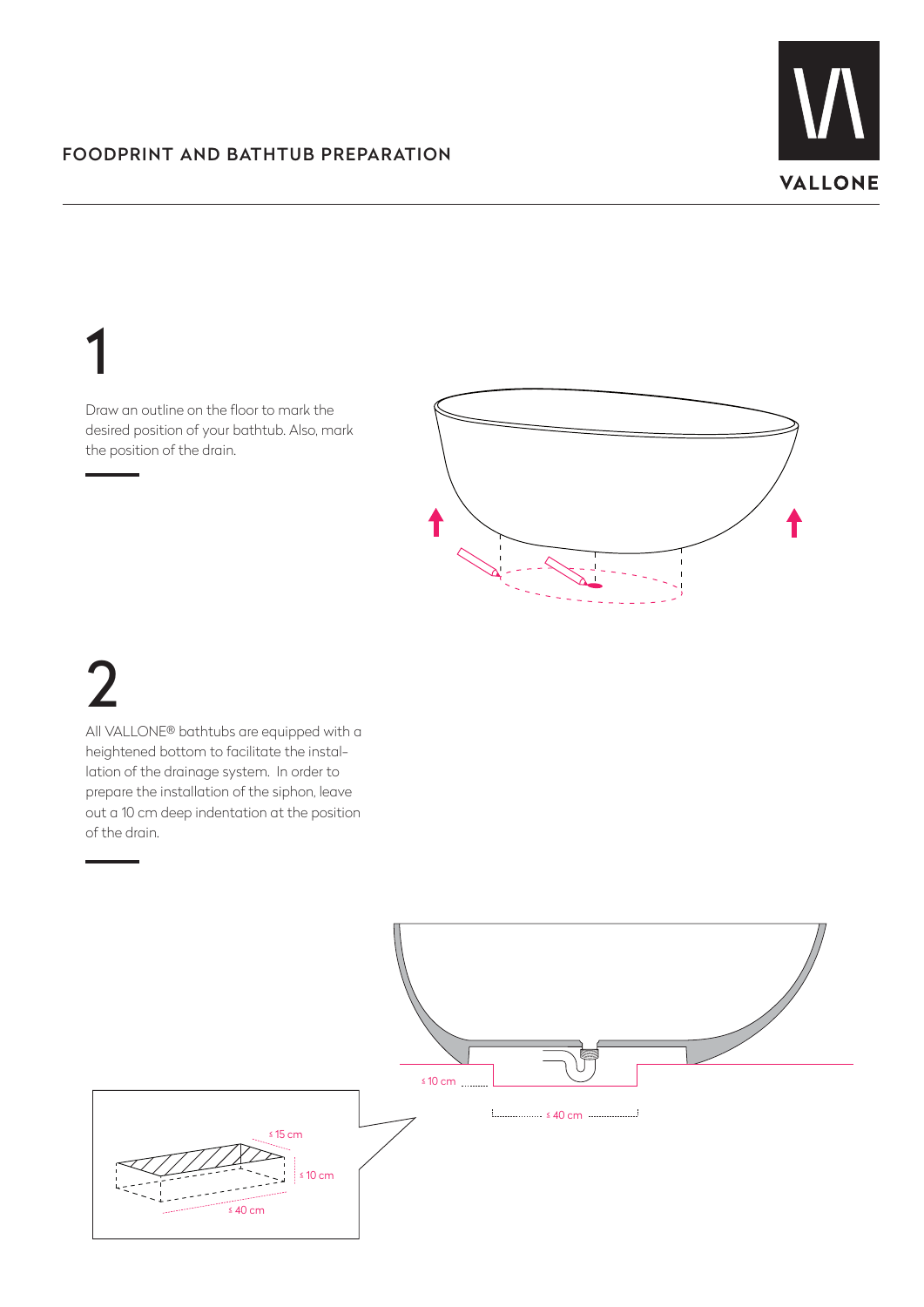#### BATHTUB INSTALLATION



3

Position the bathtub onto two wooden beams to connect the bathtub drain with the siphon.

Make sure the footprint is being kept clean, at all time. Any impurification will complicate the process.





OVERFLOW PROTECTION

Once the tub is aligned, you can implement the Push-Open fastener along with the integrated overflow protection into the drain. Make sure the overflow protection is placed into the direction of the overflow valve of your tub. The fastener should not be applied too tight.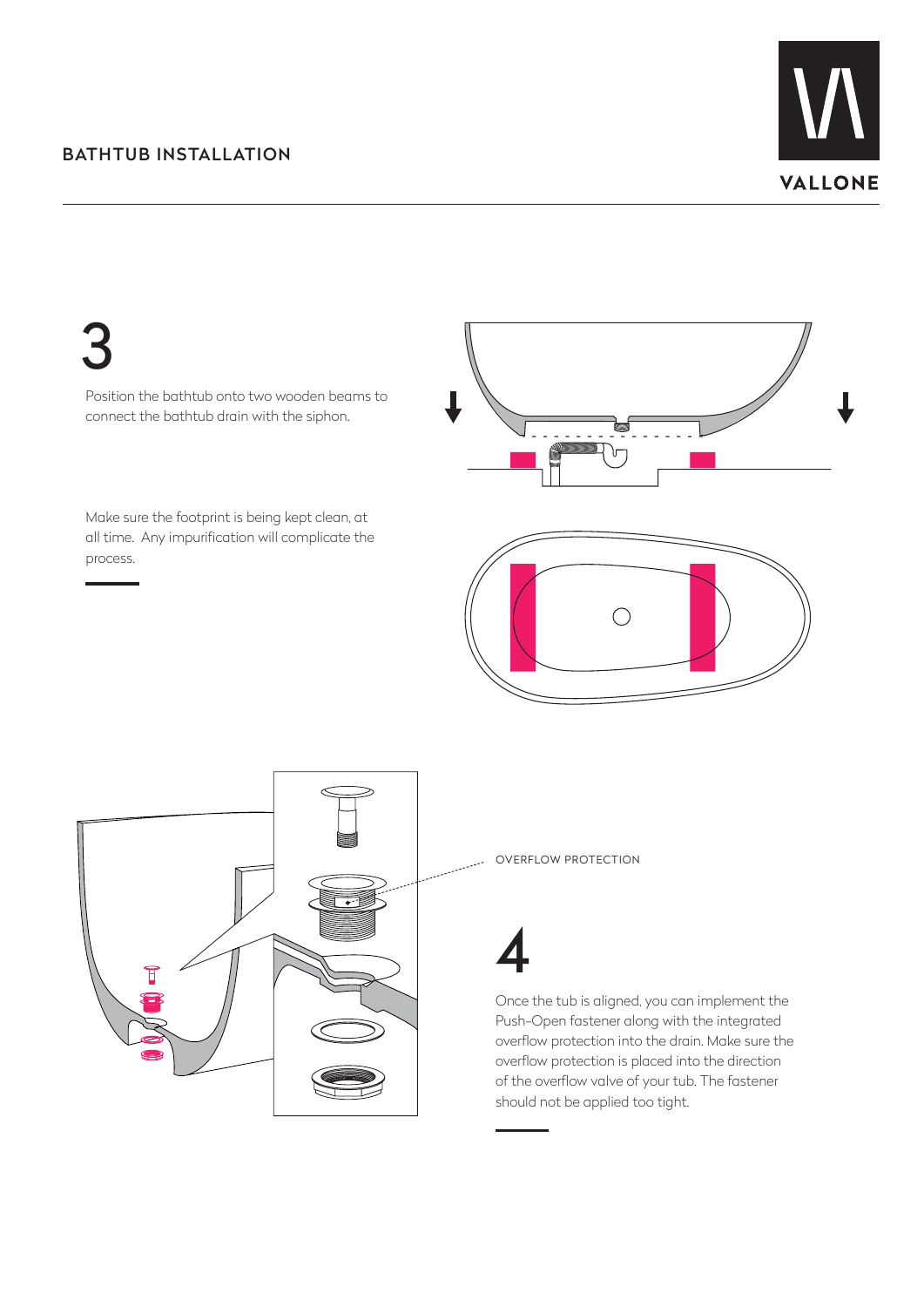#### BATHTUB INSTALLATION



5

Now you can connect the tub with the included siphon (1½" thread) and the drain. Use a flexible tube to connect the bathtub to the drain, otherwise issues with the liquid tightness may occur. We recommend you to purchase flexible tubes from a sanitary specialist to ensure long-lasting quality. Once the installation is completed successfully, a tightness inspection has to be performed by a specialist.





6

After completing steps 1 to 5 the wooden beams can be replaced carefully by 4 small, evenly spread wedges. The wedges should slightly lift the tub.